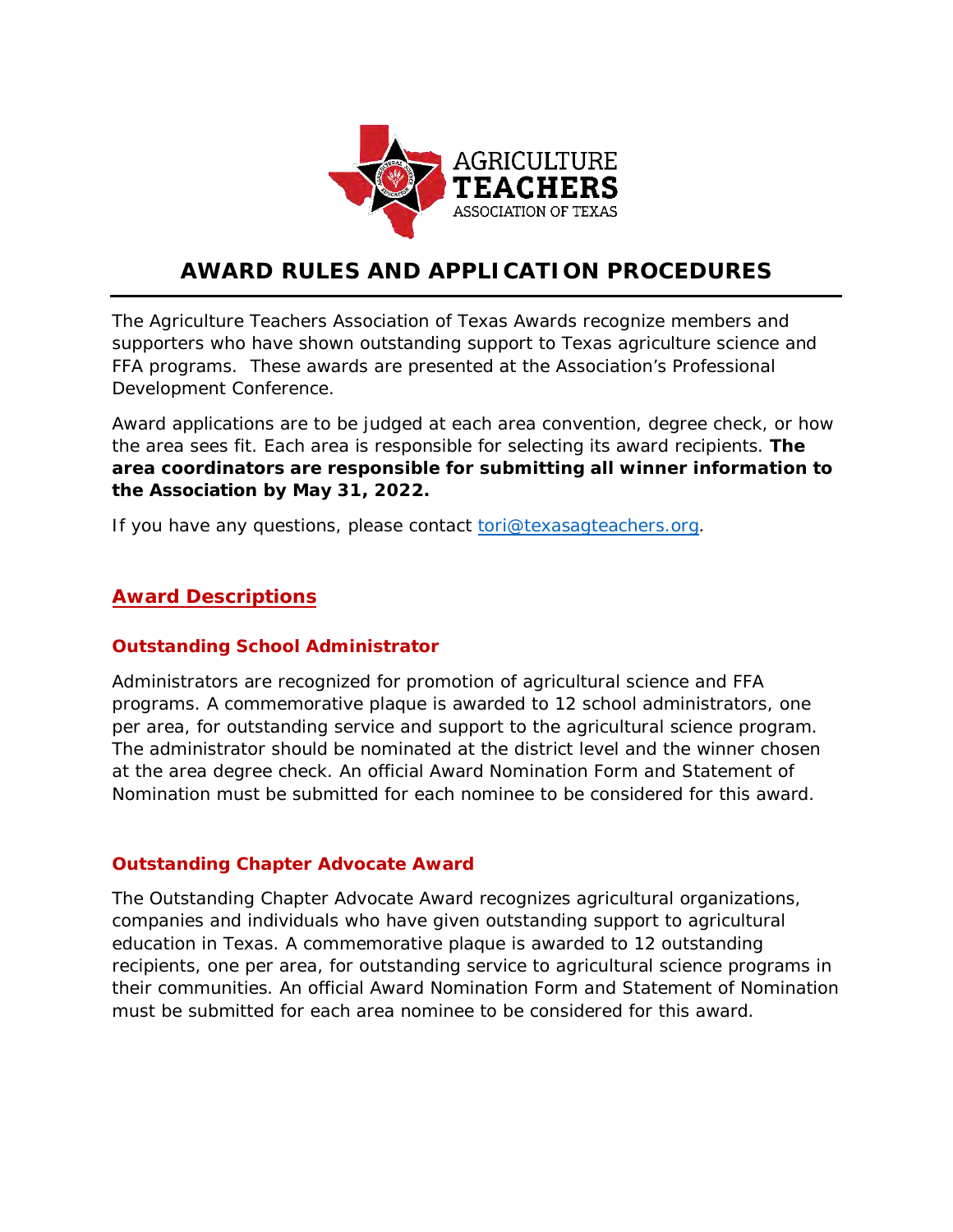#### **Outstanding Publication**

Newspapers, magazines, and other publications are recognized for promotion of agricultural science and FFA programs. Nominations may be made in each district and a winner selected at area degree check. This award is presented to the publication as a whole rather than an individual. A commemorative plaque is awarded to 12 outstanding recipients, one per area. An official Award Nomination Form and Statement of Nomination must be submitted for each area nominee to be considered for this award.

#### **Outstanding Audio Broadcast**

Radio stations, podcasts, and other broadcasts are recognized for promotion of agricultural science and FFA programs. Nominations may be made in each district and the winner is selected at area degree check. This award is named to the broadcast as a whole rather than an individual. A commemorative plaque is awarded to 12 outstanding recipients, one per area. An official Award Nomination Form and Statement of Nomination must be submitted for each area nominee to be considered for this award.

## **Outstanding Television Station**

Television stations are recognized for promotion of agricultural science and FFA programs. Nominations may be made in each district and the winner is selected at area degree check. This award is named to the television station rather than an individual. A commemorative plaque is awarded to 12 outstanding recipients, one per area. An official Award Nomination Form and Statement of Nomination must be submitted for each area nominee to be considered for this award.

#### **Outstanding Chapter Publicity Award**

The Outstanding Chapter Publicity Award recognizes agriculture science teachers who successfully publicize and promote their program and agricultural education via media, both traditional and digital. A commemorative plaque is awarded to 12 outstanding recipients, one per area. An official Award Nomination Form, Statement of Nomination and documentation of the chapter's/teacher's media efforts must be submitted for each area nominee to be considered for this award.

The Outstanding Chapter Publicity Award will be judged based on the following criteria. Each question will be worth a total of 50 points:

A. Creativity/Variety: What means were used for chapter and agricultural education promotion through the media? Were they creative? Were a variety